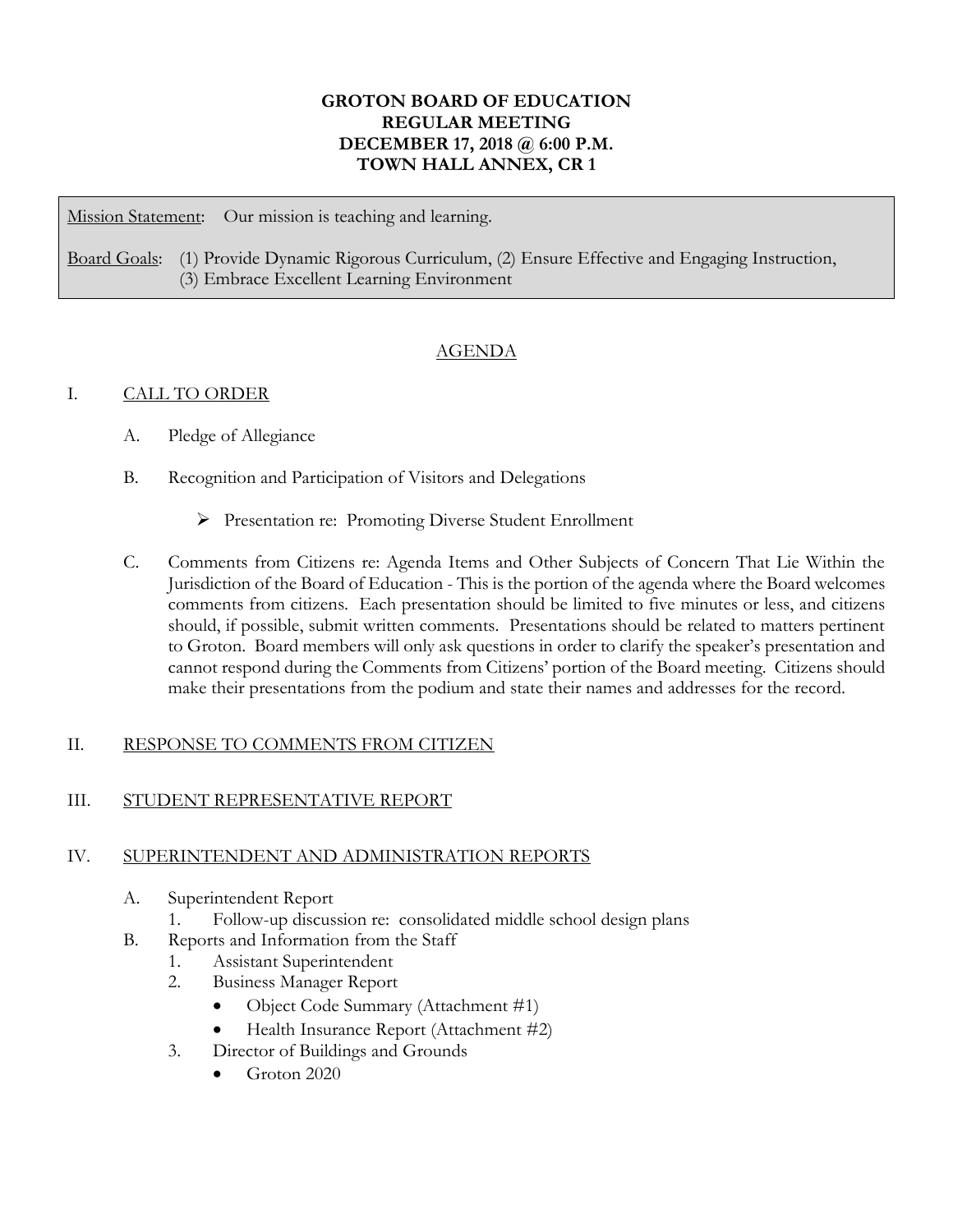#### V. COMMITTEE REPORTS

- 
- B. Curriculum LEARN
- 
- A. Policy D. Other:
	-
- C. Finance/Facilities BoE/TCC/RTM Liaison
	- Trails Liaison
	- Groton Scholarship

#### VI. ACTION ITEMS

- A. Consent Agenda all matters listed under the Consent Agenda are considered to be routine and will be enacted by one motion. Points of clarification will be allowed.
	- 1. Approval of the Regular Meeting minutes of November 26, 2018 (Attachment #3)
	- 2. Approval of Gifts:
		- Foxwoods Resort Casino has made a donation of Foxwoods Case of Cards (\$410.00 value) for fundraising efforts to the Groton Public Schools.
		- The PTO at Mary Morrisson Elementary School has made a \$1,200 donation to fund a sensory path for the students to use at the school.
		- Mystic Oil Company, Inc. has made a \$500 donation to S. B. Butler Elementary School.
		- Peter Fairbank, an employee of Pfizer, has made a \$74.06 donation to the Fitch High School Fencing Team.
		- Pfizer has made a matching donation of \$74.06 to the Fitch High School Fencing Team.

#### B. Old Business

- C. New Business
	- 1. Discussion and possible action regarding repair/replacement of Interactive Whiteboards.

MOTION: To approve the repair/replacement of Interactive Whiteboards.

2. Discussion and possible action regarding a first reading of policy P 5144.1 Physical Restraint/Seclusion and regulations R 5144.1 Physical Restraint/Seclusion. (Attachment #4)

MOTION: To approve as a first reading policy P 5144.1 Physical Restraint/Seclusion and regulations R 5144.1 Physical Restraint/Seclusion.

3. Discussion and possible action regarding a first reading of policy P 5223 Physical Restraint/Seclusion/Exclusionary Time Out. (Attachment #5)

MOTION: To approve as a first reading policy P 5223 Physical Restraint/Seclusion/Exclusionary Time Out.